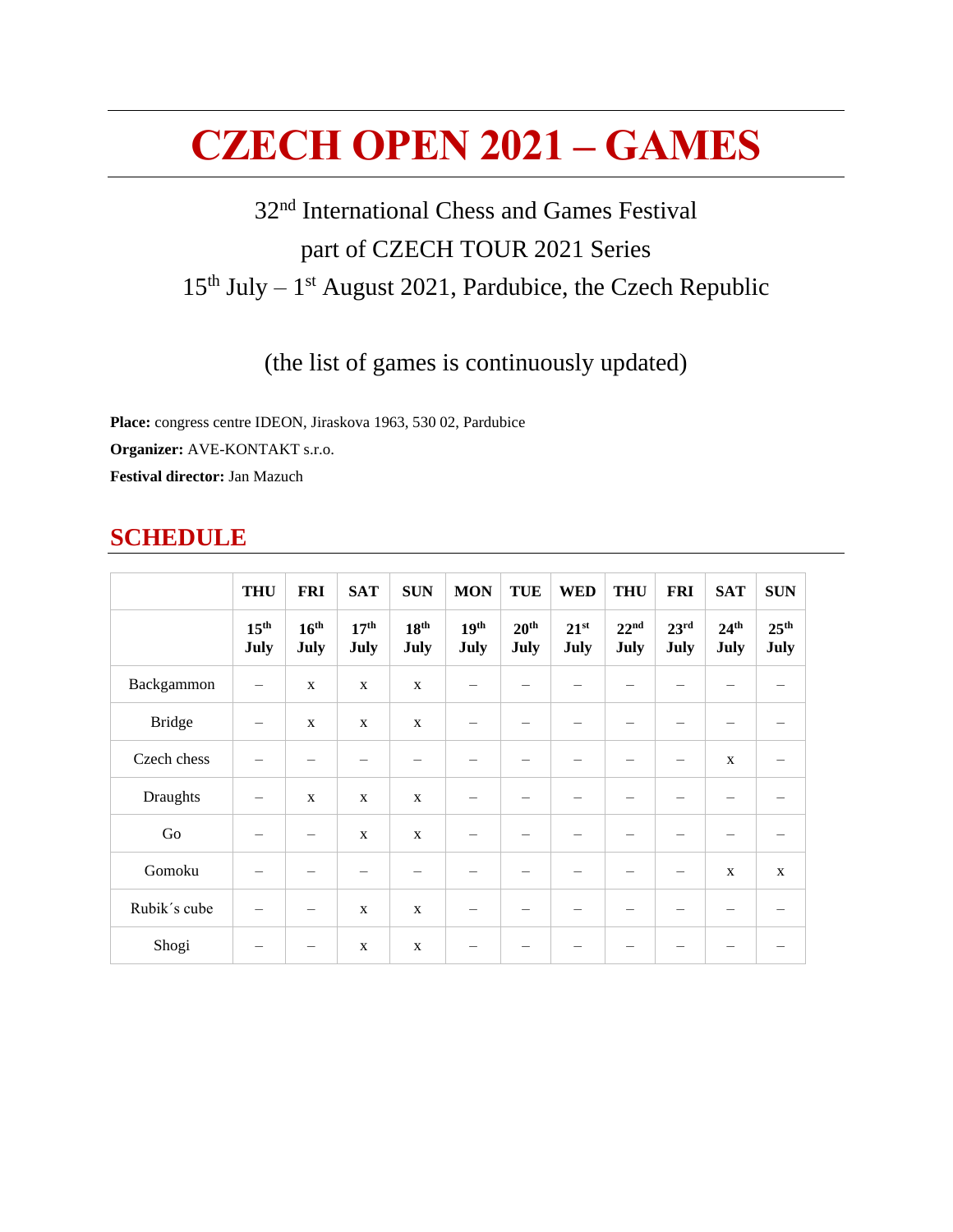# **BACKGAMMON**

17th International Backgammon Tournament

**Organizer:** AVE-KONTAKT s.r.o.

**Tournament director:** Jan Stastna

### $16<sup>th</sup> - 17<sup>th</sup>$  July 2021: HAINZ OPEN, individual tournament

**Right of participation**: players without age and performance limitations

**Basic part**: 7 rounds by Swiss system, matches with doubling cube to 9 points

**Tie-breaks**: 1. minor score, 2. Buchholz, 3. mutual match

- best eight players continue to quarter-finals (11 points), semi-finals (11 points) and final (13 points) +  $3<sup>rd</sup>$  place game (9 points)

- quarterfinals pairing will be done on chosen basis, similarly to bridge: First player after basic rounds choses his opponent from the remaining seven players, then choses second player and then third remaining best player. Remaining two players create fourth pair. In semi-finals, winners of  $1<sup>st</sup>$  and  $4<sup>th</sup>$  pair play together and winners of  $2<sup>nd</sup>$ and 3rd pair play together.

- matches will be played with chess clocks: player has 12 seconds per move + total reserve of 2 minutes per point of the match length (9-point matches 18 minutes, 11-point 22 minutes, 13-point 26 minutes)

**Entry fee**: 500 CZK or 21,0 EUR

**Financial prizes**:  $1^{st}$  place:  $40\%$ ,  $2^{nd}$  place:  $25\%$ ,  $3^{rd}$   $20\%$ ,  $4^{th}$   $10\%$  of the prize pool

- optional bet into side pool: 500 CZK – side pool will be divided 70% - 30% between two best placed

participating players

**Discounts on starting fee** for players registered by 28<sup>th</sup> June 2021 at the following amount of:

youngsters up to 18 years of age and players over 65 years 50%

other players 25%

(not related to side pool)

#### **Schedule**:

| Fri 16/7 | $16.00 - 17.00$ | registration                                                   |
|----------|-----------------|----------------------------------------------------------------|
|          | $17.30 - 21.00$ | $1st - 3rd$ rounds                                             |
| Sat 17/7 | $9.00 - 14.00$  | $4th - 7th$ rounds                                             |
|          | $14.00 - 17.00$ | quarter-finals, semi-finals, final, 3 <sup>rd</sup> place game |
|          | $14.00 - 17.00$ | Speed Gammon                                                   |
|          | 17.30           | results announcement                                           |

*(Time schedule is approximate, playing system could be modified according to the number of participants)*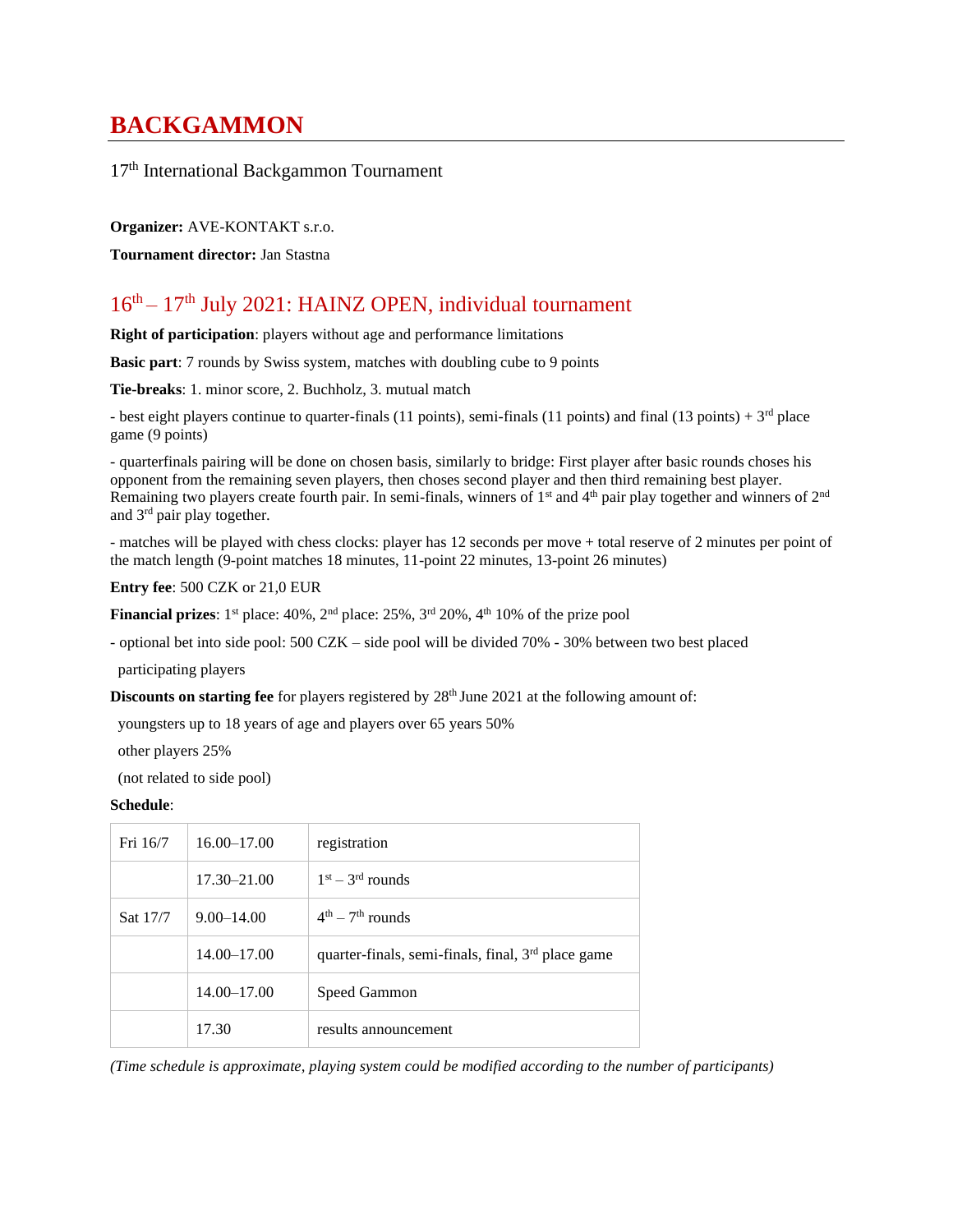# $16<sup>th</sup> - 17<sup>th</sup>$  July 2021: One-point match tournament

- side tournament for players participating in the main Individual tournament
- games are played during the main tournaments before next round is started
- 1-point matches without clocks
- K.O. system with two branches, each player has two chances
- entry is included in the main tournament fee
- prize for winner: 5% from individual tournament

### 17th July 2021: Speed Gammon

- starts after end of basic part of the Individual tournament
- 5-point matches with clocks: 10 second per move + time reserve 2 minutes for the whole match
- K.O. system for 16 players, re-buys possible in case of elimination
- entry fee: 250 CZK or 10,5 EUR will be collected on place during the tournament
- prizes: 100% entry fees returned winner 2000 CZK, finalist 1000 CZK, semi-finalists 500 CZK

### 18th July 2021: Doubles Consulting

**Right of participation**: teams of 2 players composed of players without age and performance limitations

- matches with doubling cube to 7 points
- Swiss system number of rounds dependent on number of teams
- tie-breaks: 1. minor score, 2. Buchholz, 3. mutual match
- matches will be played with chess clocks: 12 seconds per move + total reserve of 14 minutes
- two teams play on one board, for each team one player rolls and plays, second one advises him
- team can consult the play arbitrarily, all actions on board are made by the playing player
- players can switch the positions of the playing and advising player during the match
- switching is possible only between games, each whole game is played by the same player

**Financial prizes**: 1<sup>st</sup> place: 70%, 2<sup>nd</sup> place: 30% of the prize pool, prizes in CZK

**Entry fee**: 500 CZK or 21,0 EUR for a team

- applications for this tournament are not registered and it is possible to register for it only on the day

of launching of the tournament

| Sun 18/7 | $\perp$ 9.30–10.00 | registration         |
|----------|--------------------|----------------------|
|          | $10.00 - 16.00$    | tournament           |
|          | 16.30              | results announcement |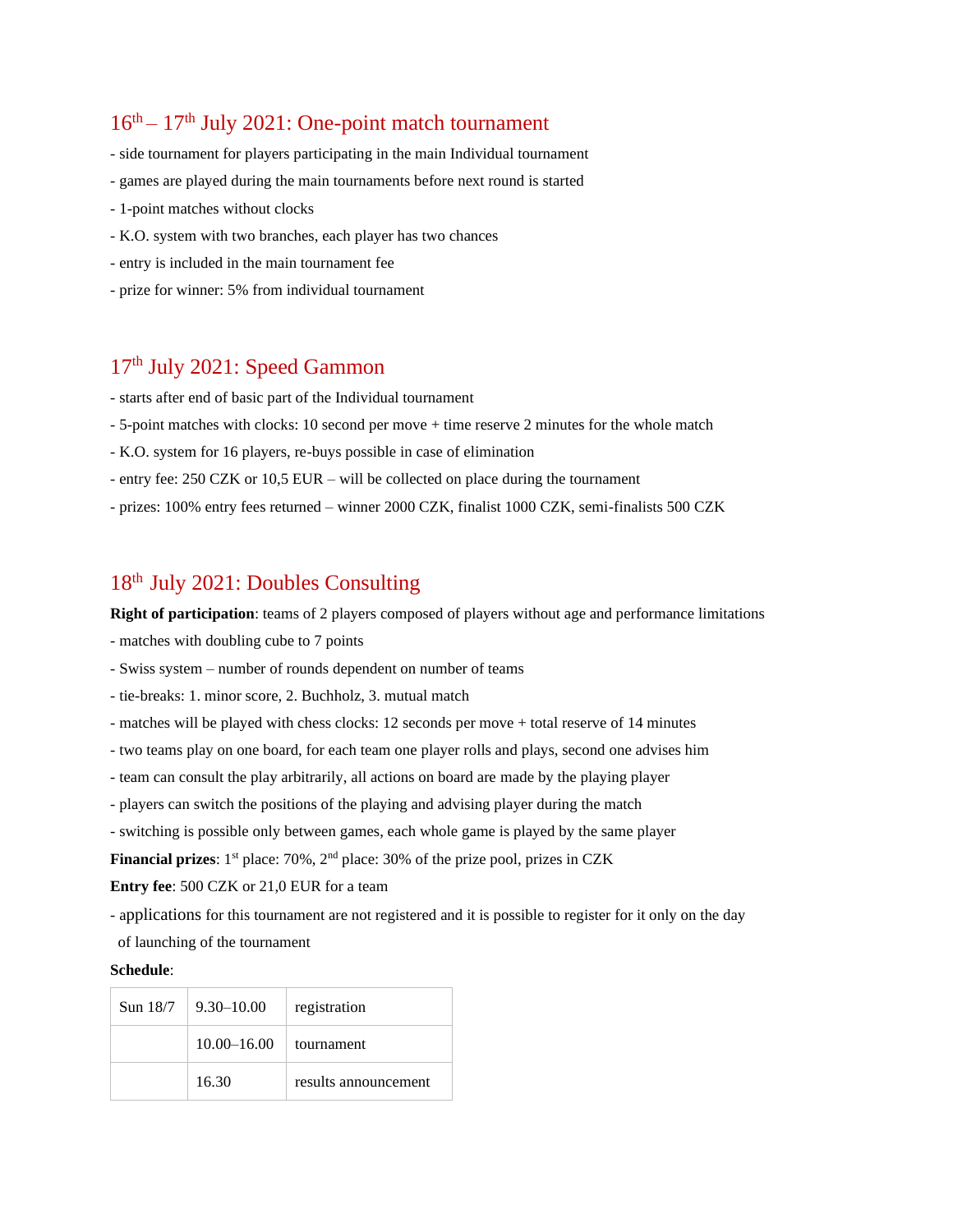*(Time schedule is approximate, playing system could be modified according to the number of participants)*

# **BRIDGE**

20th International Bridge Festival

**Organizer:** AVE-KONTAKT s.r.o. in cooperation with Bridge Club Pardubice

**Tournament director:** Ing. Milan Franz

**Total prize fund:** 25 000 CZK, out of which 17 000 CZK financial prizes, furthermore material prizes and cups

# $17<sup>th</sup>$  July 2021: A – STAPRO OPEN, main pairs tournament

**Right of participation:** players without age and performance limitation

**Financial prizes in CZK:** 5 000, 3 000, 2 000, 1 000

**Starting fee:** 300 CZK / player

**Discounts on starting fee** for players registered by 28<sup>th</sup> June 2021 at the amount of:

youngsters up to 18 years of age and players over 65 years 50%

other players 20%

#### **Schedule:**

| Sat 17/7 | $8.30 - 9.30$   | registration         |
|----------|-----------------|----------------------|
|          | $10.00 - 14.00$ | $1st$ round          |
|          | $15.30 - 19.15$ | $2nd$ round          |
|          | 19.45           | results announcement |

### $16<sup>th</sup>$  and  $18<sup>th</sup>$  July 2021: B – P. MINISTR OPEN, team tournament

**Right of participation:** players without age and performance limitation

Tournament system: 4- to 6-member teams, 9 rounds

**Financial prizes in CZK:** 3 000, 2 000, 1 000

**Starting fee:** 800 CZK / team

**Discounts on starting fee** for players registered by 28<sup>th</sup> June 2021 at the amount of 25 %

| Fri 16/7 | $15.30 - 17.30$ | registration      |
|----------|-----------------|-------------------|
|          | $18.00 - 22.30$ | $1st - 4th$ round |
| Sun 18/7 | $9.00 - 14.00$  | $5th - 9th$ round |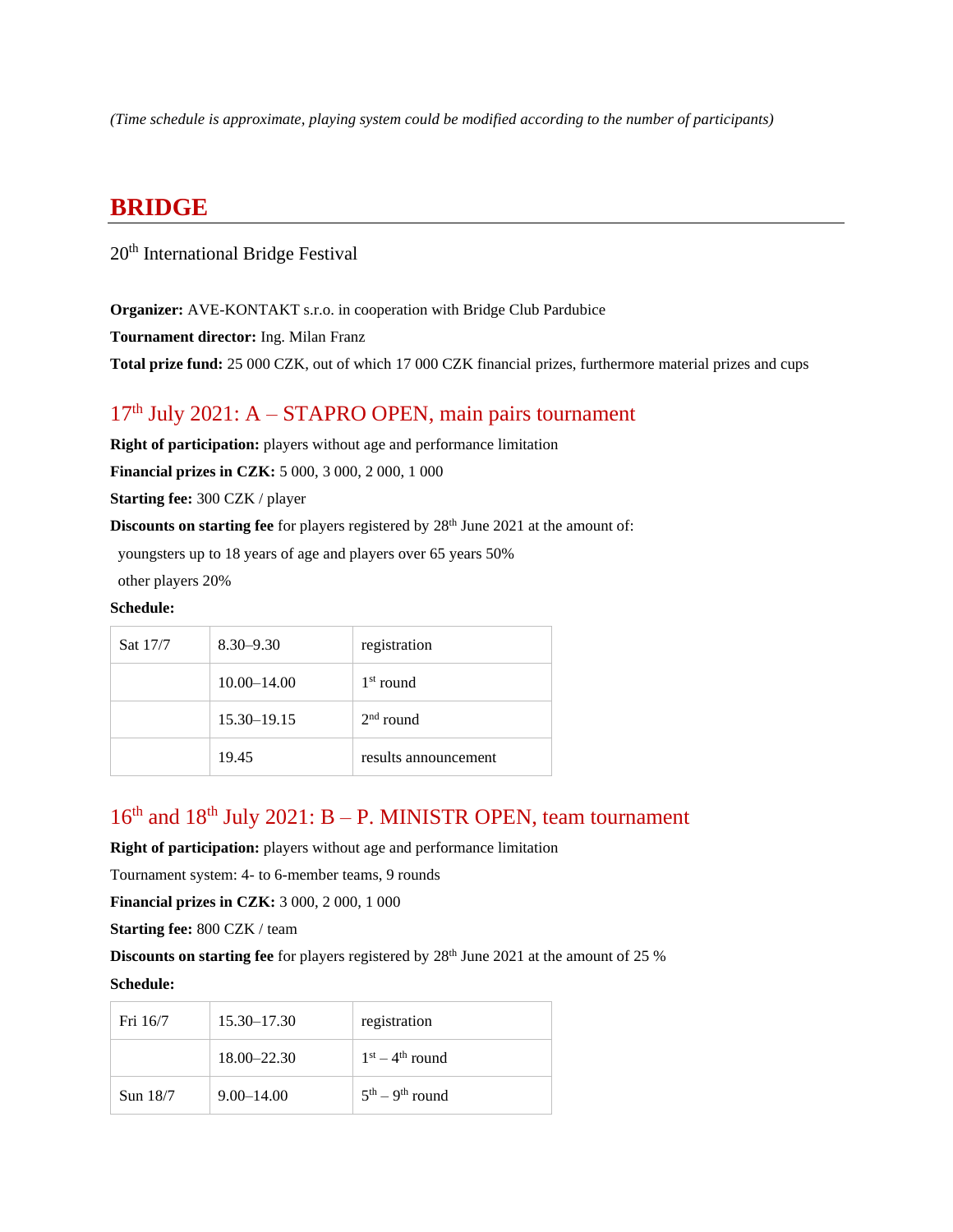|   | × |
|---|---|
| × |   |

# **CZECH CHESS**

24. 7. 2021: Individual tournament "Czech Chess" (chess variant)

**Tournament director:** Petr Doubek **Right of participation**: players without age and performance limitations **Game rules:** see <http://www.hryjinak.cz/czech-chess.html> **Tournament system:** 7 rounds by Swiss system, 2 x 20 min **Entry fee:** 200 CZK or 8 EUR **Registrations:** up to July 10<sup>th</sup> 2021, online on <http://www.hryjinak.cz/contact.html> **Financial prizes:** 1 000, 800, 400, 200, 100 CZK

**Schedule:**

| Sat 24. 7.   $9:30$ |                 | registration         |  |
|---------------------|-----------------|----------------------|--|
|                     | $10:00 - 12:00$ | $1st$ - $3rd$ round  |  |
|                     | $12:00 - 13:00$ | lunch break          |  |
|                     | $13:00 - 15:00$ | $4th$ - $7th$ round  |  |
|                     | 15:30           | results announcement |  |

(time schedule is approximate, playing system and number of rounds could be modified according to the number of players)

Adress: Playing halls, place of registration, result announcement will be in congress centre IDEON, Jiraskova 1963, 530 02, Pardubice, Czech Republic

# **DRAUGHTS**

19<sup>th</sup> International Draughts Tournament

**Organizer:** AVE-KONTAKT s.r.o. in cooperation with Czech Federation of Draughts

**Tournament director:** RNDr. Lumir Gatnar

### 16<sup>th</sup> – 17<sup>th</sup> July 2021: open championship in International draughts

**Right of participation:** players without age and performance limitations

**Game rules:** according to FMJD rules [\(http://www.fmjd.org/\)](http://www.fmjd.org/) in the version of competition rules of the Czech Draughts Federation [\(http://www.damweb.cz/pravidla/mdfull.html\)](http://www.damweb.cz/pravidla/mdfull.html)

**Tournament system:** 6 rounds by Swiss system, 30min + 30s/move

**Material prizes** for participants

**Starting fee:** 8 EUR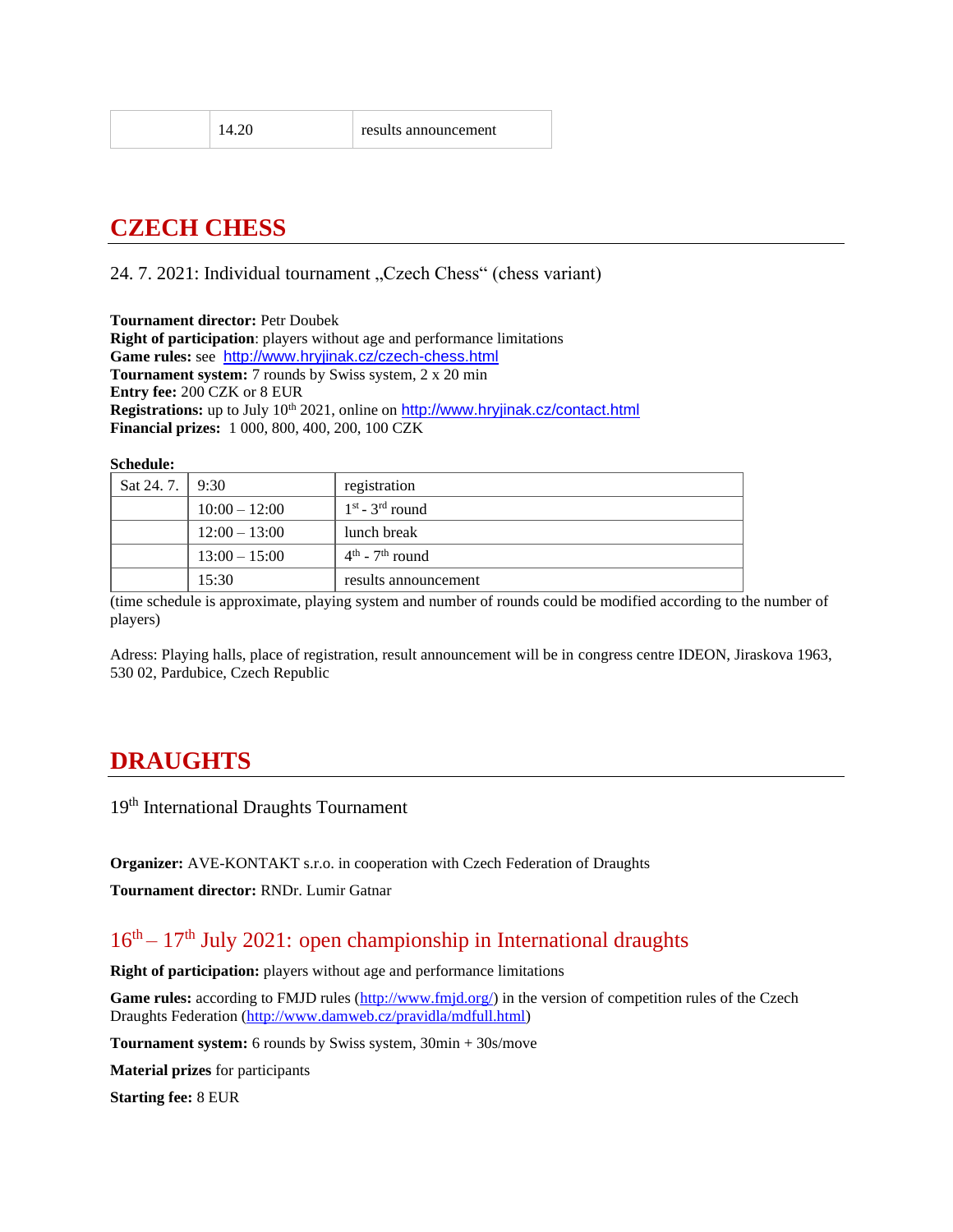#### **Discounts on starting fee** for players registered by 28<sup>th</sup> June 2021 at the amount of:

youngsters up to 18 years of age and players over 65 years 50%

other players 25%

#### **Schedule:**

| Fri 16/7 | $16.00 - 16.30$ | registration          |
|----------|-----------------|-----------------------|
|          | $17.00 - 21.00$ | $1st$ and $2nd$ round |
| Sat 17/7 | $9.00 - 13.00$  | $3rd$ and $4th$ round |
|          | $14.00 - 18.00$ | $5th$ and $6th$ round |
|          | 18.30           | results announcement  |

*(time schedule is approximate, playing system and number of rounds could be modified according to the number of players)*

### 18th July 2021: open championship in Czech draughts

**Right of participation:** players without age and performance limitations

Game rules: according to rules of Czech Draughts Federation [\(http://www.damweb.cz/pravidla/cdfull.html\)](http://www.damweb.cz/pravidla/cdfull.html)

**Tournament system:** 7 rounds by Swiss system, 20min + 10s/move for each participant

**Material prizes** for participants

**Starting fee:** 8 EUR

**Discounts on starting fee** for players registered by 28<sup>th</sup> June 2021 at the amount of:

youngsters up to 18 years of age and players over 65 years 50%

other players 25%

#### **Schedule:**

| Sun 18/7 | $9.00 - 09.30$  | registration         |
|----------|-----------------|----------------------|
|          | $10.00 - 12.30$ | $1st$ - $3rd$ round  |
|          | $13.30 - 17.00$ | $4th$ - $7th$ round  |
|          | 17.30           | results announcement |

*(time schedule is approximate, playing system and number of rounds could be modified according to the number of players)*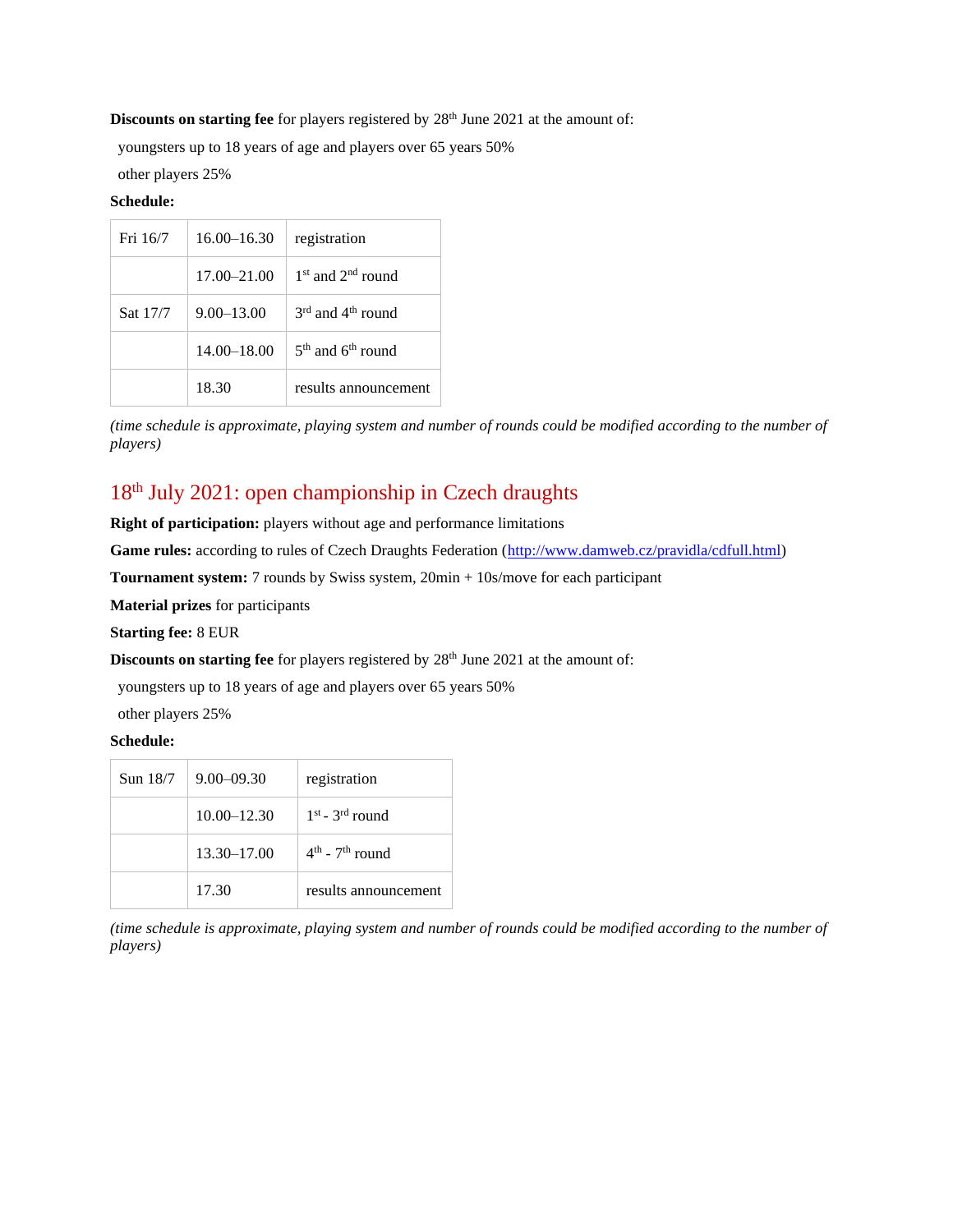### 17<sup>th</sup> – 18<sup>th</sup> July 2021: MOYO OPEN, 20<sup>th</sup> International Go Tournament, Bonus Point category C

#### **Tournament director**: Jana Hricova

**Tournament system**: McMahon system, even games, 5 rounds, 75 min. basic time and byoyomi 15 moves/5 min. or 1 move per 30 sec. according to the type of clock. Participation without age and performance limitations is possible. Unclassified players will obtain the rate of 20 kyu.

**Criteria used for a final ranking**: MacMahon score, SOS, SOSOS, direct comparison

#### **Prizes**:

- 1. Top 5 players in the final standing: 8 000, 5 500, 4 000, 2 500 a 1 500 CZK
- 2. Top 5 EGF member countries players in the final standing: 4 000, 2 500, 2 000, 1 500, 1 000 CZK
- Prizes awarded under points 1) and 2) can be shared
- 3. Prizes for 5 points (players awarded under points 1) and 2) are excluded)  $600 \text{ CZK}$
- 4. Prizes for 5 points (players awarded under points 1) a 2) are excluded) 400 CZK
- **Material prizes** for best woman, best players under 15, 12 and 10 y.o. on condition they achieve at least 3 points.
- Financial prizes can be paid either in CZK either in EUR

#### **Entry fee for players from the EGF member countries** (in CZK):

| rating $\ge$ 2550                        | $0,-$   | + free accommodation (dormitory, or hotel Labe - only 2B/3B) |
|------------------------------------------|---------|--------------------------------------------------------------|
| rating 2250-2549                         | $0,-$   |                                                              |
| others – children up to 15 y.o. included | $100 -$ |                                                              |
| $others - students$                      | $200 -$ |                                                              |
| others                                   | $400,-$ |                                                              |

Players from non EGF member countries will pay 50% surcharge

**Players registered after 28. 6. 2021 will pay 50%**

#### **Players are aware that by entering the tournament, they results will be sent into the EGD!**

| Fri 16/7 | $17.00 - 20.00$ | registration for Moyo Open      |
|----------|-----------------|---------------------------------|
| Sat 17/7 | $8.30 - 9.00$   | registration for Moyo Open      |
|          | 9.30            | 1 <sup>st</sup> round Moyo Open |
|          | 13.30           | $2nd$ round Moyo Open           |
|          | 17.00           | 3 <sup>rd</sup> round Moyo Open |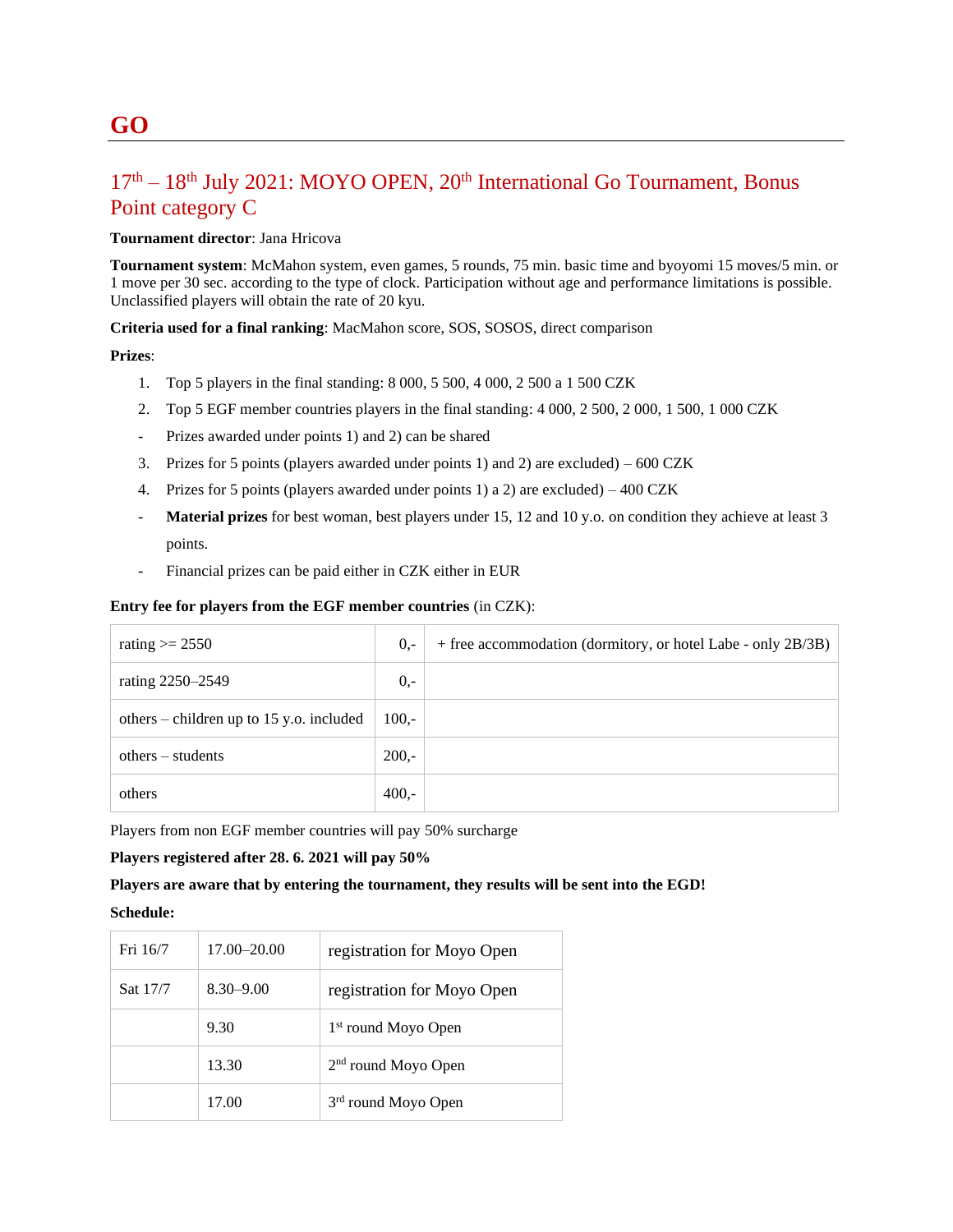| Sun $18/7$ | 9.00  | $4th$ round Moyo Open           |
|------------|-------|---------------------------------|
|            | 13.00 | 5 <sup>th</sup> round Moyo Open |
|            | 16.30 | prize giving ceremony           |

# **GOMOKU**

# $24<sup>th</sup> - 25<sup>th</sup>$  July 2021:  $17<sup>th</sup>$  open championship of the Czech Republic in Gomoku

**Tournament director:** Stepan Tesarik

**Tournament system:** 7 rounds by Swiss system

- it is played according to Gomoku rules [\(http://www.piskvorky.cz/federace/oficialni-pravidla-piskvorek/\)](http://www.piskvorky.cz/federace/oficialni-pravidla-piskvorek/)

**Rate of game:** 2 x 60 min + 5s/move

**Material prizes** for participants

**Starting fee:** 8 EUR

#### **Schedule:**

| Sat 24/7    | $8.30 - 9.00$   | registration                              |  |  |
|-------------|-----------------|-------------------------------------------|--|--|
|             | $9.00 - 13.40$  | $1st$ and $2nd$ round                     |  |  |
|             | $14.40 - 19.20$ | $3^{\text{rd}}$ and $4^{\text{th}}$ round |  |  |
| $S$ un 25/7 | $9.00 - 13.40$  | $5th$ and $6th$ round                     |  |  |
|             | $14.40 - 17.00$ | $7th$ round                               |  |  |
|             | 17.30           | results announcement                      |  |  |

# **RUBIK´S CUBE**

### $17<sup>th</sup> - 18<sup>th</sup>$  July 2021:  $14<sup>th</sup>$  open championship in solving the Rubik's cube

**Tournament director:** RNDr. Jaroslav Flejberk, Matej Muzatko **Right of participation:** players without age and performance limitation **Valuable material prizes** for all participants **Starting fee:** 8 EUR / player regardless of the number of competitions which the participant takes part in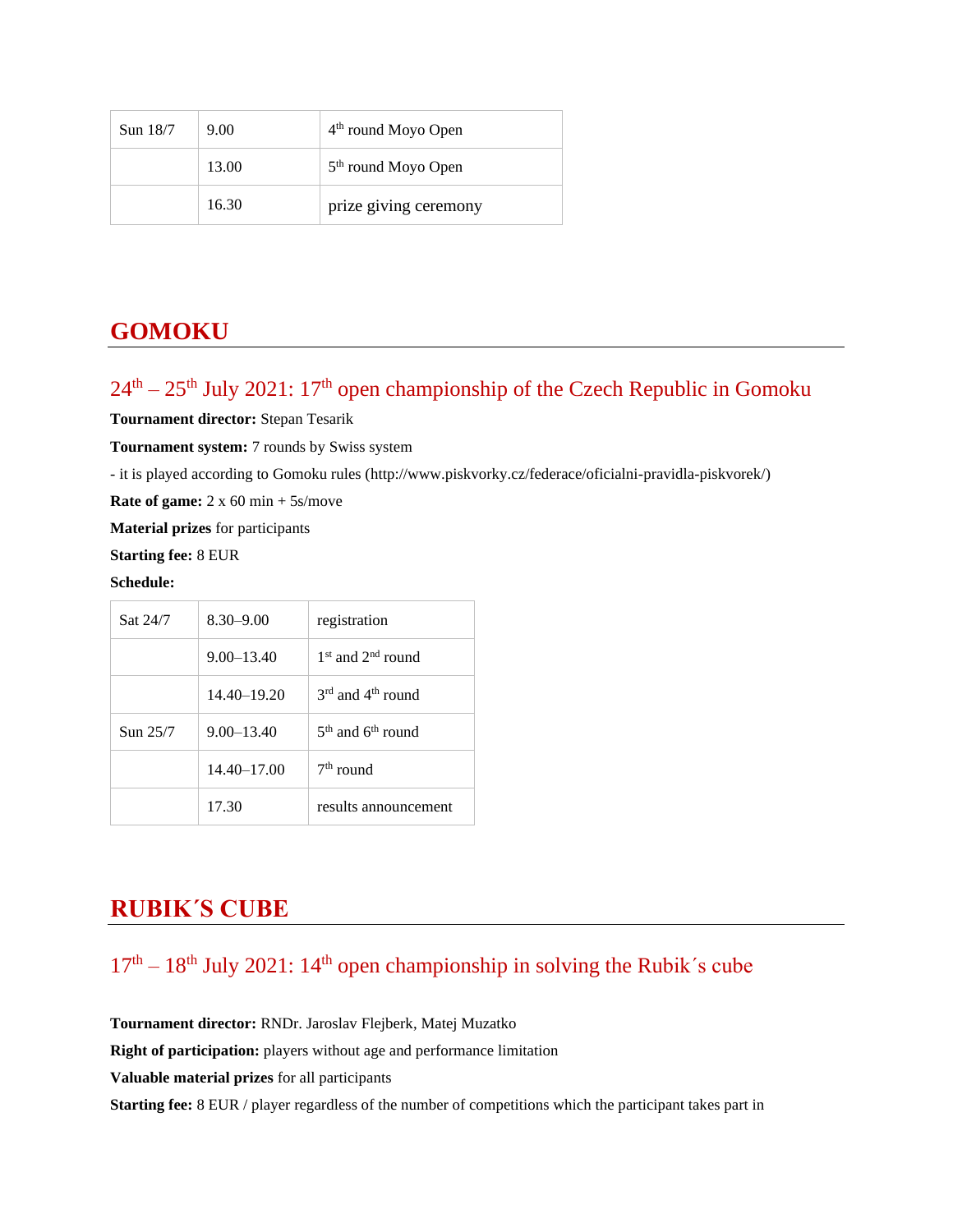**Late registrations:** Those players whose application will be registered after 28th of June 2021 will pay additional charge of 4 EUR.

| Sat 17/7 | 08.30           | Registration                                          |
|----------|-----------------|-------------------------------------------------------|
|          | $09.40 - 10.00$ | Competition tutorial                                  |
|          | $10.00 - 10.45$ | Pyraminx $-1$ <sup>st</sup> round (best 75%)          |
|          | $10.45 - 11.30$ | Skewb - 1 <sup>st</sup> round (best 75%)              |
|          | $11.30 - 12.15$ | $3x3x3$ blindfolded – 1 <sup>st</sup> round (best 10) |
|          | $12.15 - 13.30$ | Lunch break                                           |
|          | $13.30 - 14.15$ | Pyraminx $-2nd$ round (best 10)                       |
|          | $14.15 - 15.00$ | $Skewb - 2nd round (best 10)$                         |
|          | $15.00 - 15.30$ | $3x3x3$ blindfolded – final                           |
|          | $15.30 - 15.45$ | Skewb - final                                         |
|          | $15.45 - 16.00$ | Pyraminx - final                                      |
|          | 16.20           | Results announcement                                  |
| Sun 18/7 | 08.00           | Registration                                          |
|          | $08.40 - 09.00$ | Competition tutorial                                  |
|          | $09.10 - 10.30$ | $3x3x3 - 1$ <sup>st</sup> round (best 75%)            |
|          | $10.30 - 11.15$ | $2x2x2 - 1$ <sup>st</sup> round (best 75%)            |
|          | $11.15 - 12.15$ | $4x4x4 - 1$ <sup>st</sup> round (best 10)             |
|          | $12.15 - 13.30$ | Lunch break                                           |
|          | $13.30 - 14.30$ | $3x3x3 - 2nd$ round (best 10)                         |
|          | $14.30 - 15.15$ | $2x2x2 - 2nd$ round (best 10)                         |
|          | $15.15 - 15.45$ | $4x4x4 - final (normal style)$                        |
|          | $15.45 - 16.00$ | $2x2x2$ – final (as normal round)                     |
|          | $16.00 - 16.45$ | $3x3x3$ – final ("best of the best")                  |
|          | 17.10           | Results announcement                                  |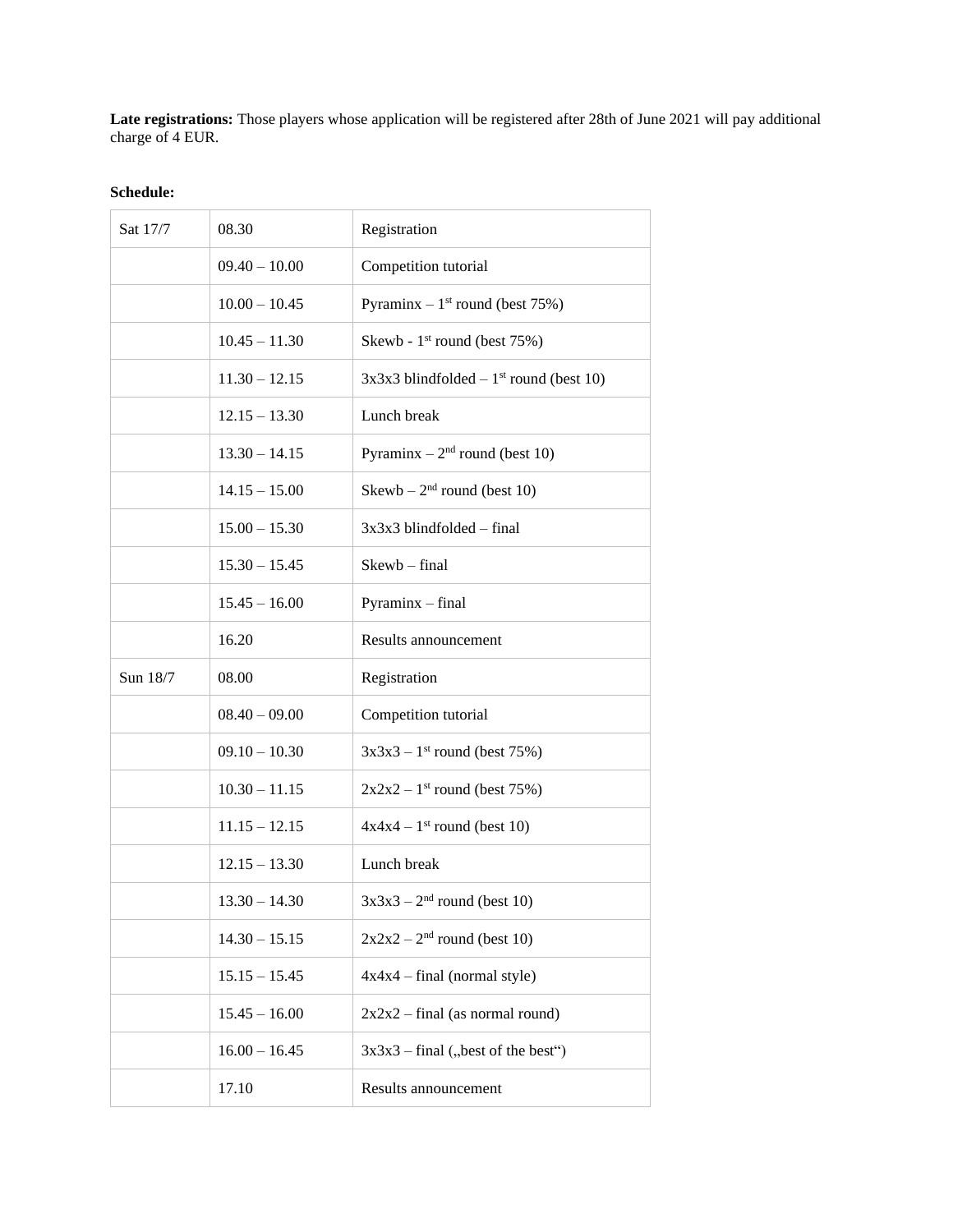# **SHOGI**

### 17<sup>th</sup> – 18<sup>th</sup> July 2021: SHOGI SUBARU LEVORG OPEN, 8<sup>th</sup> open championship of the Czech Republic in shogi

**Tournament director:** Filip Marek

**Right of participation:** players without age and performance limitation

**Tournament system:** 8 rounds by Swiss system

**Rate of game:** 35 min. + 30 s Byo-Yomi

**Material prizes** for participants

**Starting fee:** 16 EUR / player

**Discounts on starting fee** for players registered by 28<sup>th</sup> June 2021 at the following amount of:

- youngsters up to 18 years of age, players over 65 years 50%
- other players 25%

#### **Schedule:**

| Sat 17/7 | $10.00 - 10.30$ | registration            |
|----------|-----------------|-------------------------|
|          | $10.30 - 13.00$ | $1st$ and $2nd$ round   |
|          | $13.00 - 14.30$ | lunch break             |
|          | $14.30 - 17.00$ | $3^{rd} - 5^{th}$ round |
| Sun 18/7 | $10.00 - 12.30$ | $6th$ and $7th$ round   |
|          | 12.30-14.00     | lunch break             |
|          | $14.00 - 15.15$ | $8th$ round             |
|          | $15.15 - 15.30$ | results announcement    |

*(time schedule is approximate, playing system and number of rounds can be adjusted depending on the number of participants)*

# **ACCOMMODATION**

| <b>Accommodation facilities (everywhere Wi-Fi</b> | distance                 | shower $+$ | reception        | price for 1 night |
|---------------------------------------------------|--------------------------|------------|------------------|-------------------|
| free of charge)                                   | from the<br>playing hall | WC         | <b>breakfast</b> |                   |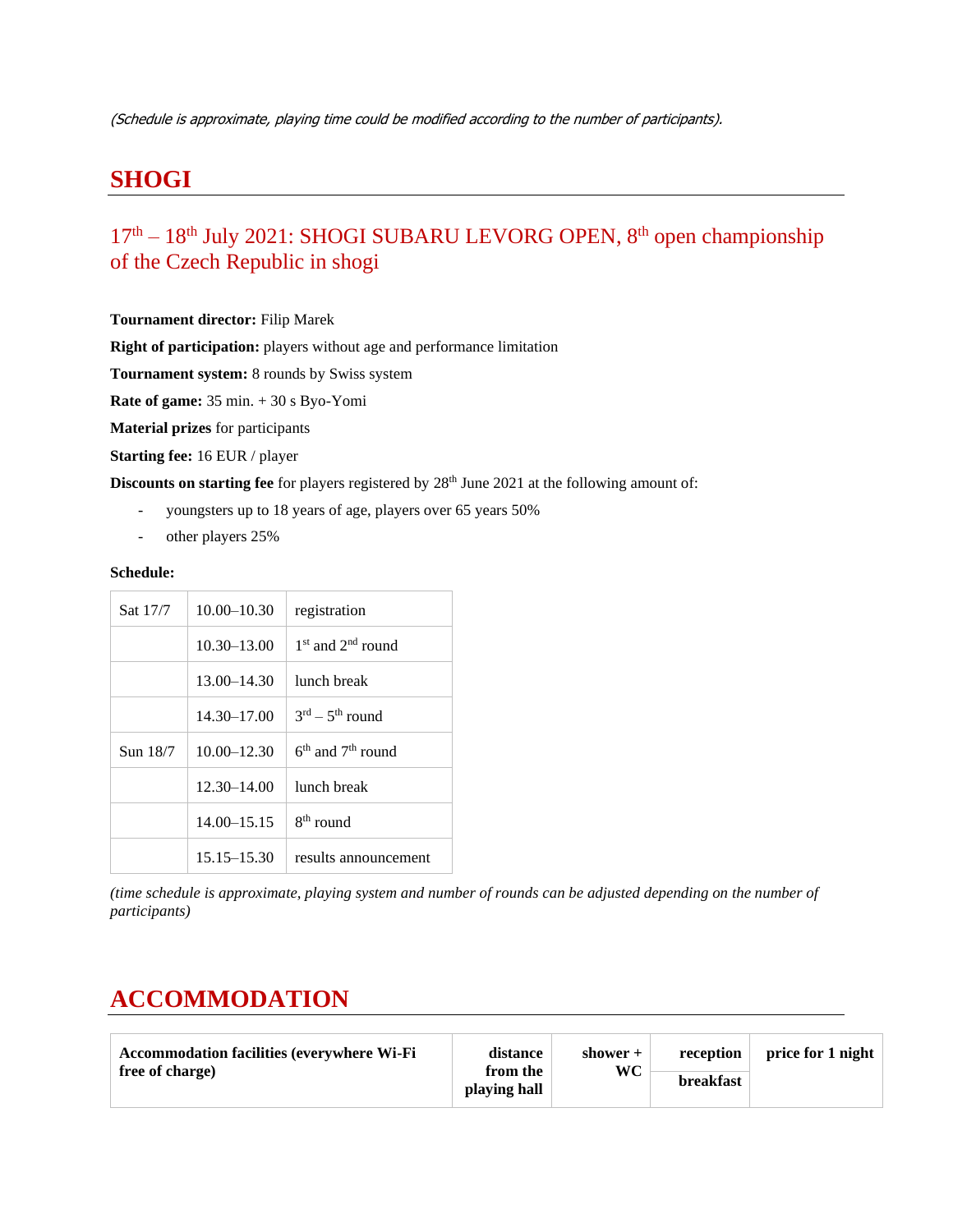| University of Pardubice dormitory ** garni         | 2000 m          |              | till 20.00 |                 |
|----------------------------------------------------|-----------------|--------------|------------|-----------------|
| 1-bed rooms classic * - block A                    |                 | on the floor | no         | 15.5 EUR / room |
| 2-bed rooms classic * - block A                    |                 | on the floor | no         | 11.5 EUR / bed  |
| 1-bed room bedsits with a kitchenette ** - block E |                 | yes          | no         | 26 EUR / room   |
| 2-bed room bedsits with a kitchenette ** - block E |                 | yes          | no         | 40 EUR / room   |
| 1-bed room suites with a kitchenette **+ - block C |                 | yes          | no         | 31.5 EUR / room |
| 2-bed room suites with a kitchenette**+ - block C  |                 | yes          | no         | 42 EUR / room   |
| Hurka hotel ** garni                               | 3 000 m         |              | nonstop    |                 |
| 1-bed rooms with a kitchenette for 2 rooms         |                 | for 2 rooms  | no         | 18 EUR / room   |
| 2,3-bed rooms with a kitchenette for 2 rooms       |                 | for 2 rooms  | no         | 14 EUR / bed    |
| Kristl hotel ** garni                              | 500 m           |              | till 20.00 |                 |
| 1-bed rooms                                        |                 | for 2 rooms  | no         | 22 EUR / room   |
| 2,3-bed rooms                                      |                 | for 2 rooms  | no         | 16 EUR / bed    |
| Mrazek hotel *** garni                             | 750 m           |              | till 22.00 |                 |
| 2-bed rooms                                        |                 | yes          | no         | 44 EUR / room   |
| 3-bed rooms                                        |                 | yes          | no         | 56 EUR / room   |
| 4-bed family rooms                                 |                 | yes          | no         | 68 EUR / room   |
| 5-bed family rooms                                 |                 | yes          | no         | 80 EUR / room   |
| Arnost hotel *** garni                             | $600 \text{ m}$ |              | nonstop    |                 |
| 1bed rooms with a kitchenette                      |                 | yes          | no         | 36 EUR / room   |
| 2bed rooms with a kitchenette for 2 rooms          |                 | for 2 rooms  | no         | 42 EUR / room   |
| 2bed rooms with a kitchenette or a balcony         |                 | yes          | no         | 48 EUR / room   |
| 3bed rooms with a kitchenette                      |                 | yes          | no         | 68 EUR / room   |
| Senk guest house ***                               | 2 500 m         |              | till 21.00 |                 |
| 1-bed rooms                                        |                 | yes          | yes        | 36 EUR / room   |
| 2-bed rooms                                        |                 | yes          | yes        | 44 EUR / room   |
| 3-bed rooms                                        |                 | yes          | yes        | 56 EUR / room   |
| Zlata stika hotel ***                              | 700 m           |              | nonstop    |                 |
| 1-bed rooms                                        |                 | yes          | yes        | 50 EUR / $room$ |
| 2-bed rooms                                        |                 | yes          | yes        | 60 EUR / room   |
| 3-bed rooms                                        |                 | yes          | yes        | 84 EUR / room   |
| Labe hotel ***                                     | 1 500 m         |              | nonstop    |                 |
| 1-bed rooms                                        |                 | yes          | yes        | 44 EUR / room   |
| 2-bed rooms                                        |                 | yes          | yes        | 52 EUR / room   |
| 3-bed rooms                                        |                 | yes          | yes        | 64 EUR / room   |
| 1-bed rooms new $***+$                             |                 | yes          | yes        | 50 EUR / room   |
| 2-bed rooms new ***+                               |                 | yes          | yes        | 58 EUR / room   |
| Stare casy hotel ***+                              | 1200 m          |              | till 22.00 |                 |
| 1-bed rooms                                        |                 | yes          | yes        | 50 EUR / room   |
| 2-bed rooms                                        |                 | yes          | yes        | 58 EUR / room   |
| Austria guest house ***+,                          | 700 m           |              | till 22.00 |                 |